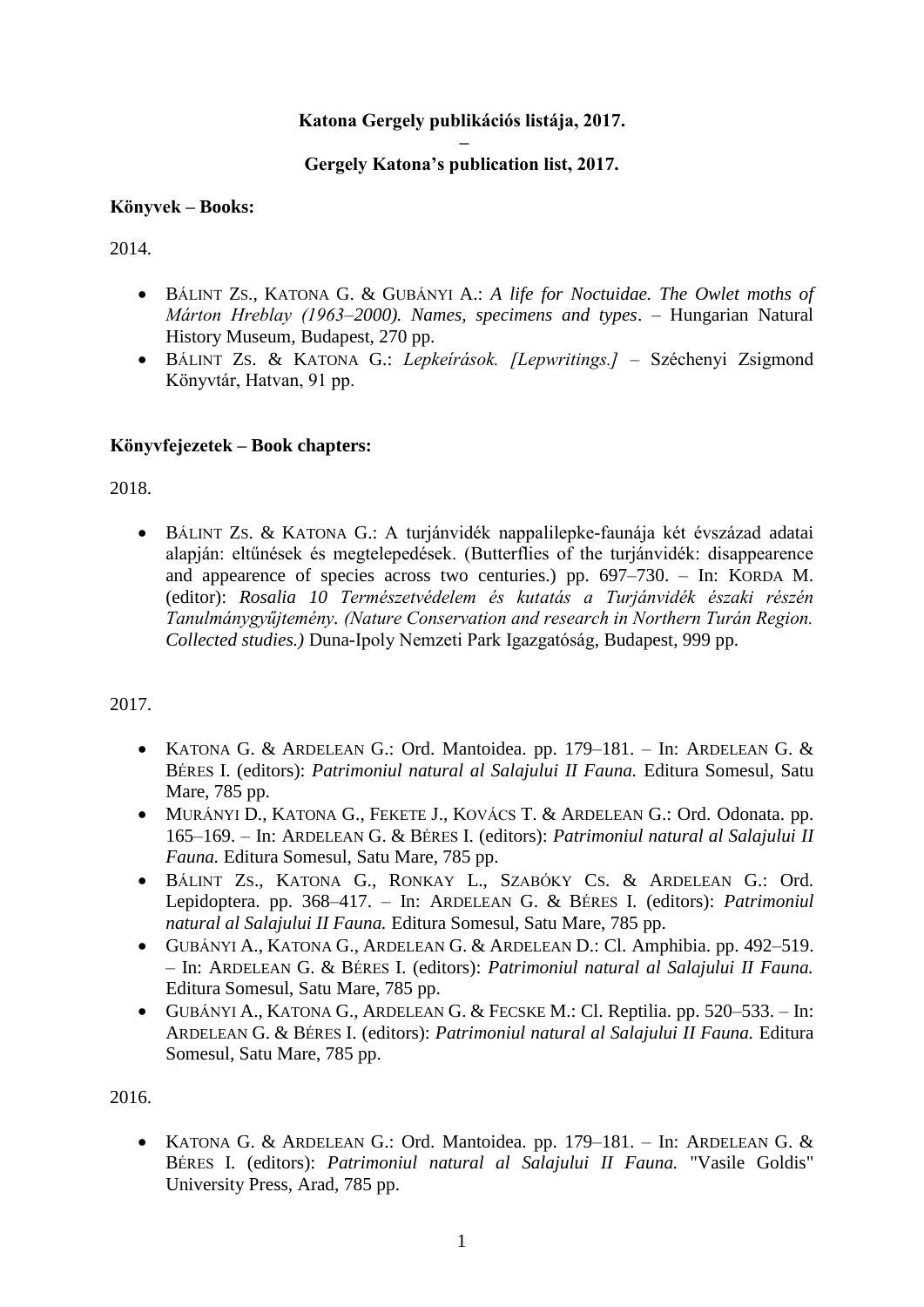- MURÁNYI D., KATONA G., FEKETE J., KOVÁCS T. & ARDELEAN G.: Ord. Odonata. pp. 165–169. – In: ARDELEAN G. & BÉRES I. (editors): *Patrimoniul natural al Salajului II Fauna.* "Vasile Goldis" University Press, Arad, 785 pp.
- BÁLINT ZS., KATONA G., RONKAY L., SZABÓKY CS. & ARDELEAN G.: Ord. Lepidoptera. pp. 368–417. – In: ARDELEAN G. & BÉRES I. (editors): *Patrimoniul natural al Salajului II Fauna.* "Vasile Goldis" University Press, Arad, 785 pp.
- GUBÁNYI A., KATONA G., ARDELEAN G. & ARDELEAN D.: Cl. Amphibia. pp. 492–519. – In: ARDELEAN G. & BÉRES I. (editors): *Patrimoniul natural al Salajului II Fauna.* "Vasile Goldis" University Press, Arad, 785 pp.
- GUBÁNYI A., KATONA G., ARDELEAN G. & FECSKE M.: Cl. Reptilia. pp. 520–533. In: ARDELEAN G. & BÉRES I. (editors): *Patrimoniul natural al Salajului II Fauna.* "Vasile Goldis" University Press, Arad, 785 pp.

 AHN N.-H., KATONA G., BÁLINT ZS. & RONKAY L.: Lepidoptera. pp. 305–323, 410– 416. – In: PARK S.-J. & CHOI W.-Y. (editors): *Korean Type Specimens of Insects Deposited in Hungarian Natural History Museum.* National Institute of Biological Resources, Incheon, 424 pp.

# **Nyomtatásba került tudományos cikkek – Printed academic articles:**

2017.

- BÁLINT ZS. & KATONA G.: Historical records: Colias chrysotheme and C. palaeno in the valley of river Crisul Alb (Lepidoptera: Pieridae). – *Studia Universitatis* "*Vasile Goldis", Seria Stiintele Vietii* **27**(4): 260–262.
- BÁLINT ZS., HEATH A., KATONA G., KERTÉSZ K. & SÁFIÁN SZ.: Male secondary sexual characters in Aphnaeinae wings (Lepidoptera: Lycaenidae). – *Opuscula Zoologica* **48**(1): 27–34.
- BÁLINT ZS. & KATONA G.: A bakonyi lepkész: Dietzel Gyula (1945–2017). (The Lepidopterist of the Bakony Mountains: Gyula Dietzel (1945–2017).) – *Folia Musei Historico-Naturalis Bakonyiensis* **34**: 7–14.
- FEKETE J. & KATONA G.: Szitakötő-faunisztikai adatok a Bükki Nemzeti Park területéről (Insecta: Odonata). (Data to the dragonfly fauna in the Bükk National Park (Insecta: Odonata).) – *Folia Historico-Naturalia Musei Matraensis* **41:** 11–16.

- BÁLINT ZS. & KATONA G.: Magyar nappalilepke-névtár (Lepkealakúak: Búskaszerűek, Pillangószerűek). (Collection of the Hungarian butterfly names (Lepidopteriformes: Hesperioidea, Papilionoidea).) – *e-Acta Naturalia Pannonica* **13**: 1–137.
- BÁLINT ZS. & KATONA G.: On the Occurrence of Boloria Aquilonaris Stichel, 1908 (Insecta: Lepidoptera) in the Southewestern Carpathians (Banat, Romania). – *Studia Universitatis "Vasile Goldis", Seria Stiintele Vietii* **26**(3): 358–360.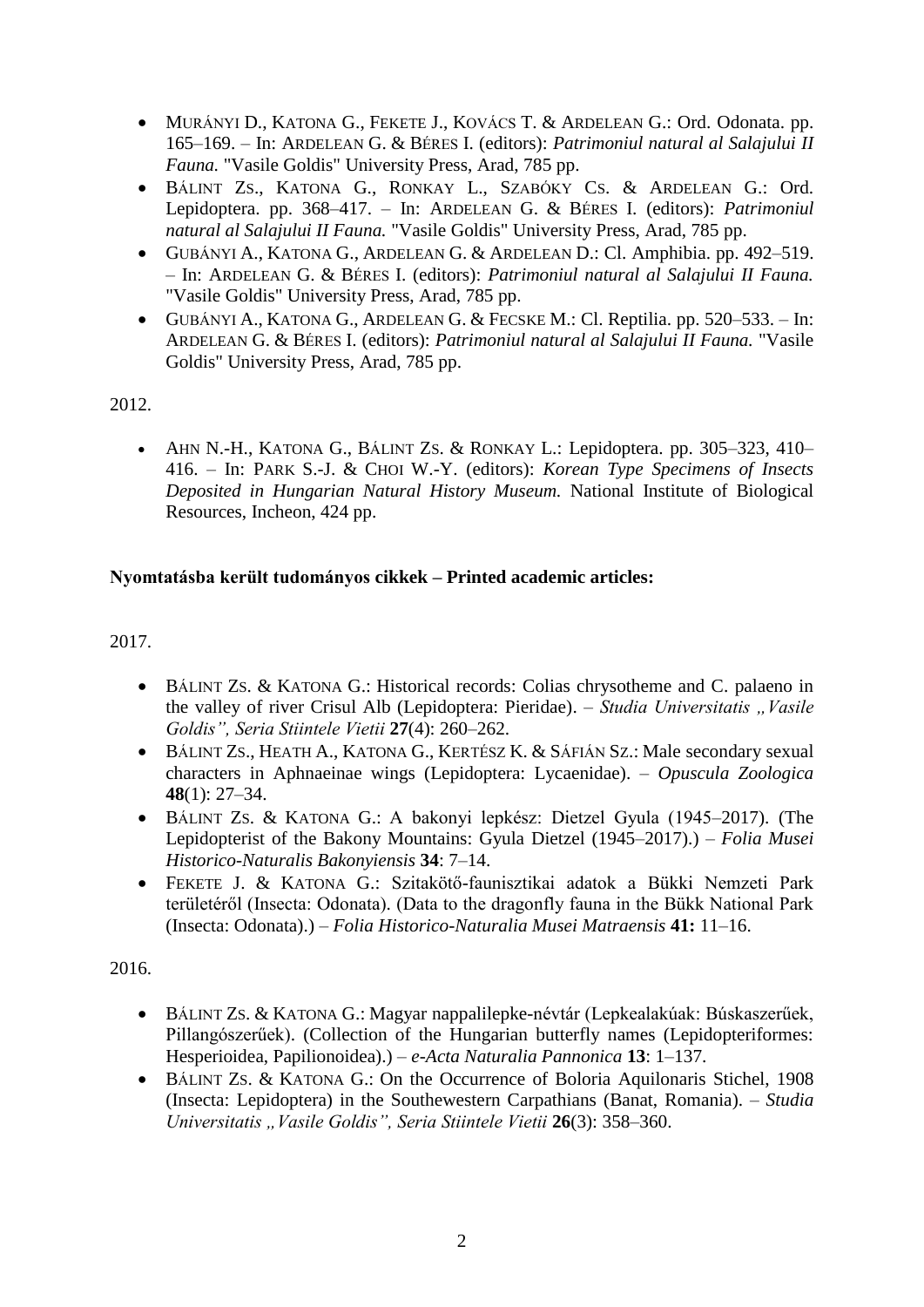- KATONA G. & GUBÁNYI A.: Contribution to the Knowledge of the Herpetofauna of the Salaj-region, Romania (Amphibia, Reptilia). – *Studia Universitatis "Vasile Goldis"*. *Seria Stiintele Vietii* **26(1)**: 179–183.
- BÁLINT ZS. & KATONA G.: Notes on two Transcaucasian Lepidoptera described by Gusztáv Emich in 1872 and 1873. (Замечания о двух закавказских видах бабочек (Lepidoptera), описанных Густавом Эмихом в 1872 и 1873 годах.) **–** *Caucasian entomological Bulletin* **12**(1): 139–142.
- BÁLINT ZS., KATONA G. & RONKAY L.: Data to the knowledge of the Macrolepidoptera fauna of the Salaj-region, Transylvania, Romania. (Arthropoda: Insecta). – *Studia Universitatis* "*Vasile Goldis"*, *Seria Stiintele Vietii* **26**(supplementum 1): 59–74.
- SZABÓKY CS., KATONA G. & BÁLINT ZS.: Data to the knowledge of the Microlepidoptera fauna of the Salaj-region, Transylvania, Romania (Arthropoda: Insecta). – *Studia Universitatis "Vasile Goldis", Seria Stiintele Vietii* **26**(supplementum 1): 75–79.
- KATONA G.: Újabb részlegesen albínó Salamandra salamandra észlelése Magyarországon. (New observation of a partially albinistic Salamandra salamandra in Hungary (Amphibia: Caudata: Salamandridae).) – *e-Acta Naturalia Pannonica* **10**: 17–20.
- BÁLINT ZS., TAKÁTS K. & KATONA G.: A nagy apolló (Parnassius apollo L., 1758; Lepidoptera: Papilionidae) kutatástörténete a Kárpát-medencében. (The history of research on the butterfly Apollo (Parnassius apollo L., 1758; Lepidoptera: Papilionidae) in the Carpathian Basin.) – *Annales Musei historico-naturalis hungarici* **108**: 251–282.
- BÁLINT ZS., YAMMINE W. & KATONA G.: Butterfly and Skipper records from Lebanon (Lepidoptera: Papilionoidea). – *Folia entomologica hungarica* **77**: 105–118.
- KATONA G., RONKAY L., SZABÓKY CS. & BÁLINT ZS.: New data to the knowledge of the Lepidoptera fauna of the Salaj-region, Transylvania, Romania (Arthropoda: Insecta). – *Studia Universitatis "Vasile Goldis", Seria Stiintele Vietii* 26(4): 411–414.

- FAZEKAS I., KATONA G. & BÁLINT ZS.: A Whittleia undulella (Fischer von Röslerstamm, 1837) kutatástörténete és földrajzi elterjedése a Kárpát-medencében. (Research history and distribution of the Whittleia undulella (Fischer von Röslerstamm, 1837) in the Carpathian Basin (Lepidoptera: Psychidae).) – *Micolepidoptera.hu* **9**: 23–44.
- BÁLINT ZS. & KATONA G.: A Magyar Természettudományi Múzeum Psychidae (Lepidoptera) gyűjteménye. (The Psychidae (Lepidoptera) collection of the Hungarian Natural History Museum.) – *Microlepidoptera.hu* **9**: 49–52.
- BÁLINT ZS. & KATONA G.: Jegyzet a Magyar Természettudományi Múzeum Cephimallota Bruand, 1851 anyagai kapcsán. (Notes regarding the Cephimallota Bruand, 1851 material of the Hungarian Natural History Museum.) – *Microlepidoptera.hu* **10**: 3–10.
- BÁLINT ZS. & KATONA G.: Az entomológus Dr. Szent-Ivány József (1910–1988) tíz éve a Magyar Nemzeti Múzeumban. (The ten years of Dr Joseph Szent-Ivány (1910– 1988) he spent in the National Museum of Hungary as an entomologist.) – *Annales Musei historico-naturales hungarici* **107**: 51–86.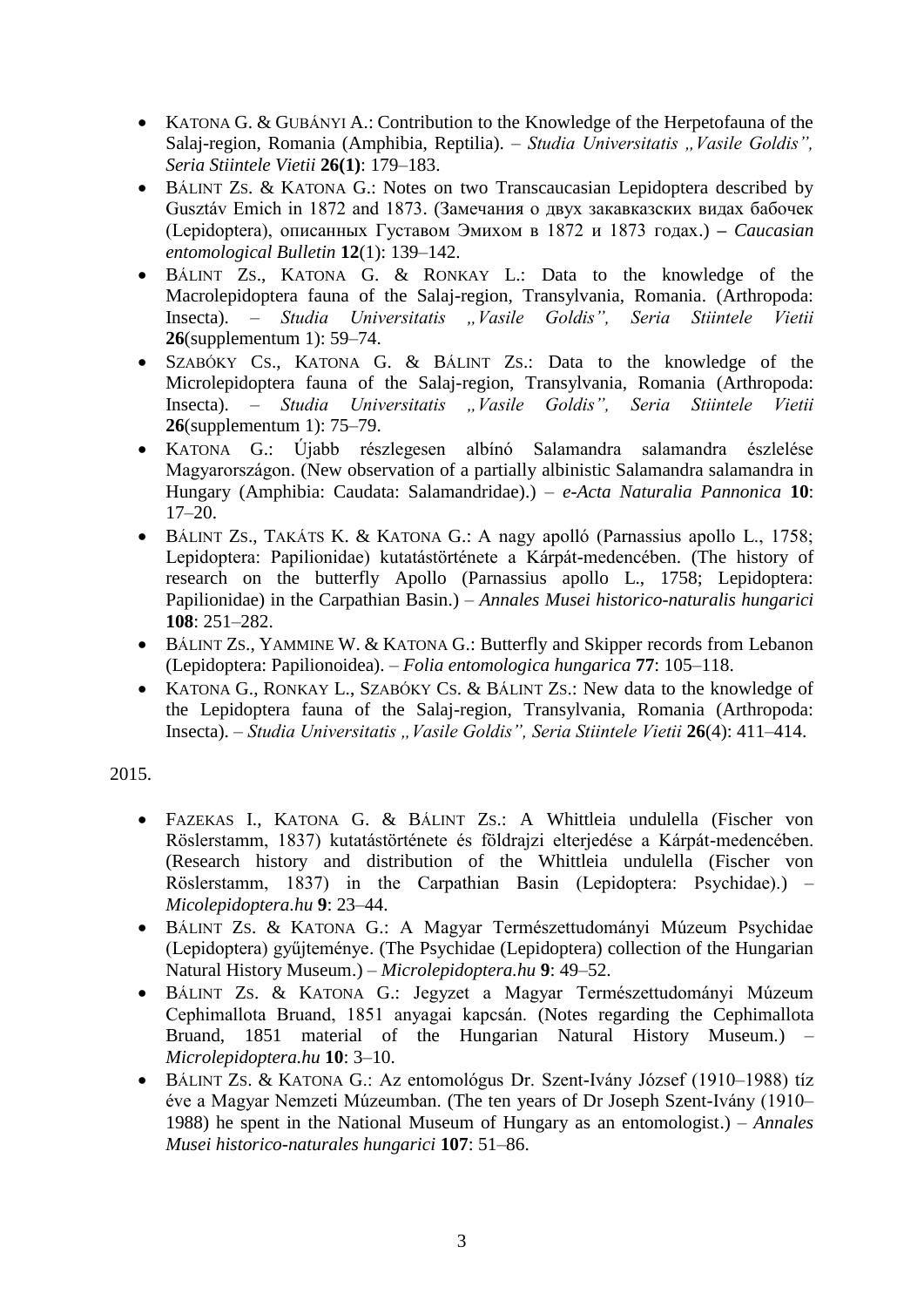- MURÁNYI D., KATONA G., FEKETE J. & KOVÁCS T.: Review and Contribution to the Odonata Fauna of Salaj County, Romania. - Studia Universitatis "Vasile Goldis", *Seria Stiintele Vietii* **25**(4): 250–253.
- KATONA G. & PUSKÁS G.: Records to the Distribution of Mantis religiosa in the Salajregion, Romania. – *Studia Universitatis "Vasile Goldis", Seria Stiintele Vietii* 25(4): 259–261.

- BÁLINT ZS. & KATONA G.: A lepkész Schmidt Antal (1880–1966): a muzeológus és az igazgató öröksége a Magyar Természettudományi Múzeumban. (The lepidopterist Dr Antal Schmidt (1880–1966): His legacy as curator and high officer in the Hungarian Natural History Museum.) – *Annales historico-naturales Musei Nationalis Hungarici* **106**: 23–51.
- BÁLINT ZS., KATONA G., KARÁCSONYI K. P., KERTÉSZ K., PISZTER G. & BIRÓ L. P.: Observations on the optical properties of an early summer blue butterfly community in Transylvania, Romania (Lepidoptera: Lycaenidae, Polyommatini). **–** *Studia Universitatis "Vasile Goldis" Seria Stiintele Vietii (Life Sciences Series)* **24**(4): 369– 372.

- BÁLINT ZS. & KATONA G.: A Kovács Lajos által javasolt lepke fajcsoport-nevek és azok típusanyagai. (The species-group names proposed for Lepidoptera by Lajos Kovács and their type materials.) – *e-Acta Naturalia Pannonica* **6**: 45–72.
- BÁLINT ZS. & KATONA G.: List of Lepidioptera names proposed as new in the scientific publications of Márton Hreblay with information on their primary types. – *Annales historico-naturales Musei nationalis hungarici* **105**: 135–177.
- BÁLINT ZS. & KATONA G.: Notes on the Hungarian populations of Melanargia russiae (Esper, 1783) extinct since a hundred years. (Lepidoptera: Nymphalidae, Satyrinae.) – *Annales historico-naturales Musei nationalis hungaric*i **105**: 179–198.
- BÁLINT ZS. & KATONA G.: Owlet Moths in Taiwan: Contribution of the Late Márton Hreblay (1963–2000) to the Knowledge of the Noctuidae Fauna. – *Lepidoptera Novae* **6**(1): 7–19.
- BÁLINT ZS., KATONA G. & RONKAY L.: The scientific publications of Márton Hreblay (1963–2000) on Lepidoptera. – *Esperiana* **18**: 270–273.
- KATONA G. & BÁLINT ZS.: Kovács Lajos lepkészeti tárgyú közleményei. (Publications of Lajos Kovács related to lepidopterology.) – e*-Acta Naturalia Pannonica* **6**: 111– 120.
- SZABÓKY CS., KATONA G. & BÁLINT ZS.: Magyarországi fénycsapdák által fogott pillangóalakú lepkék. (Papilionoid lepidopterans collected by light traps in Hungary.) – *e-Acta Naturalia Pannonica* **6**: 137–152.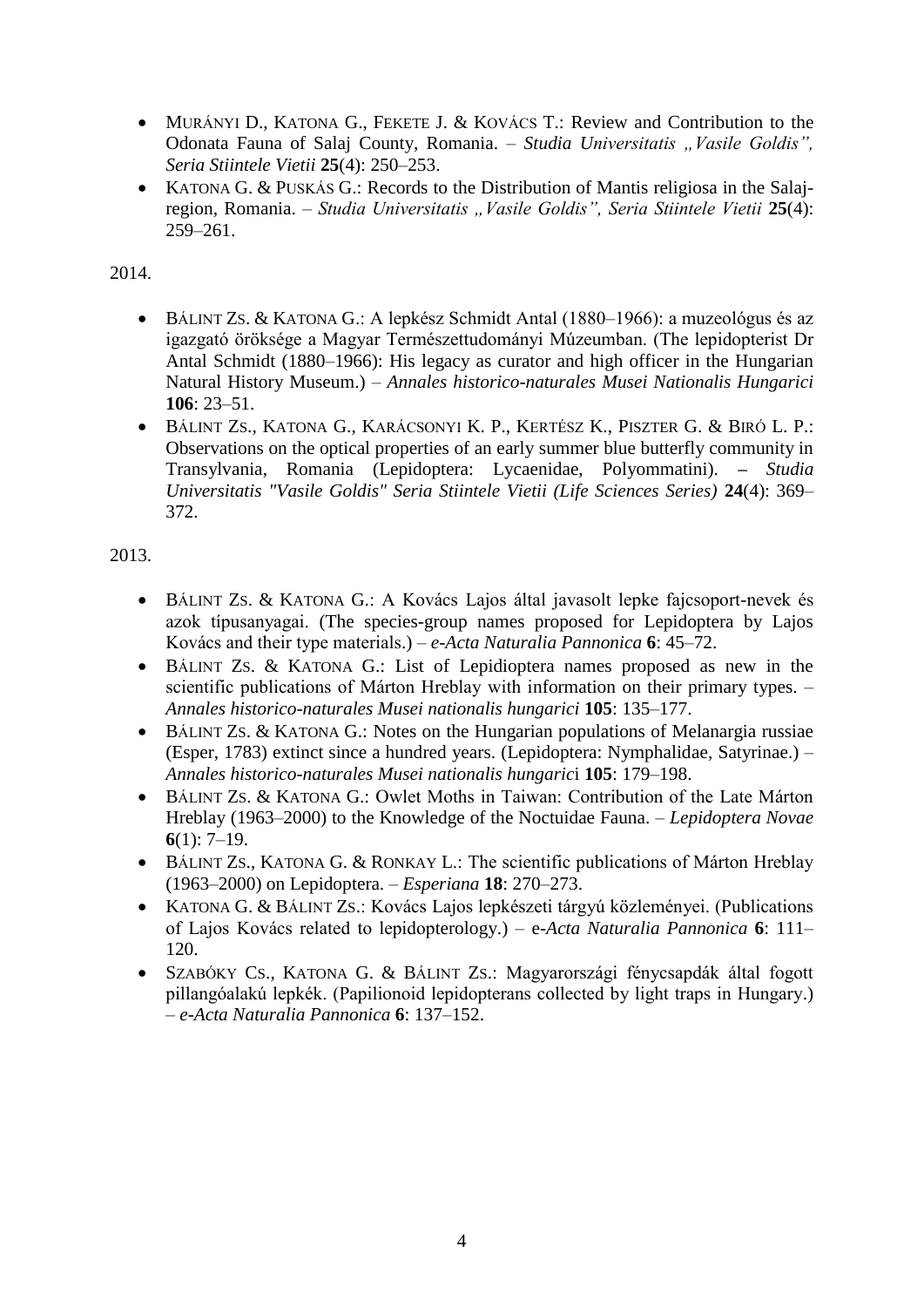- BÁLINT ZS. & KATONA G.: Data of Hesperioidea and Papilionoidea (Lepidoptera) from the Korean Peninsula in the collections of the Hungarian Natural History Museum. – *Folia entomologica hungarica* **73**: 77–104.
- BÁLINT ZS. & KATONA G.: Scientific activity of József Szőcs (1908–1987): list of his publications with documenting the taxa he described. – *Annales historico-naturales Musei nationalis hungarici* **104**: 431–445.
- KISS Á., KOROMPAI T., KOZMA P., KATONA G., TÓTH J. P. & VARGA Z.: Természetvédelmi szempontból jelentős lepkefajok és fajegyüttesek a Mátra xerotherm tölgyeseiben (Insecta: Lepidoptera).) (Individual species and communities of species in the xeroterm oak forests of Mátra Mountains important for nature conservation. (Insecta: Lepidoptera).) – *Természetvédelmi Közlemények* **18**: 267–275.

2011.

- BÁLINT ZS. & KATONA G.: Data of the Geometridae (Lepidoptera) from the Korean Peninsula in the collections of the Hungarian Natural History Museum – subfamilies Ennominae and Geometrinae. – *Folia entomologica hungarica* **72**: 79–107.
- BÁLINT ZS., KATONA G. & KUN A.: The scientific publications of Dr László Gozmány on Lepidoptera with a revised bibliography and an annotated list of taxon names he proposed. – *Annales historico-naturales Musei nationalis hungarici* **103**: 395–450.

# **Ismeretterjesztő cikkek – Popular articles:**

2017.

 KATONA G. & BÁLINT ZS.: A lepkeolló. [The butterfly scissor.] – *Élet és tudomány* **72**(31): 983.

2014.

 BÁLINT ZS. & KATONA G.: Könyvismertetés. [Book presentation.] – *Rovarász Híradó* **75**: 11–12. [Pdf: 9–10.]

2013.

 BÁLINT ZS. & KATONA G.: Molnár Gábor lepkéi és tanulságuk. [The lesson of Gábor Molnár's lepidoptera.] – *Rovarász Híradó* **69**: 3–4.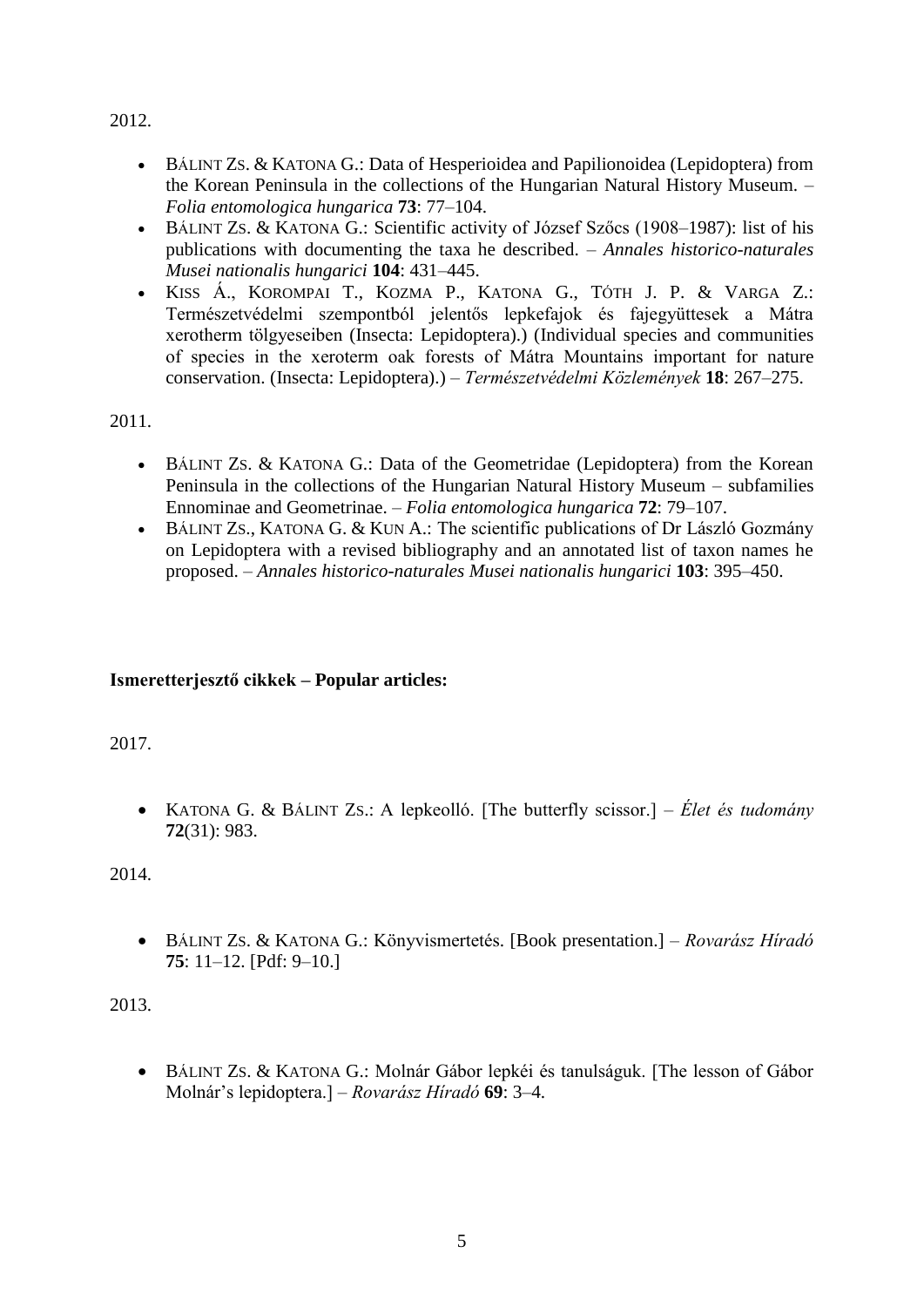### **Abstract-kötetek – Conference papers:**

### 2017.

- BÁLINT ZS. & KATONA G.: Két évszázad magyar nappali lepke nevei. [Hungarian butterfly names of two centuries.] – p. 8. In: FARKAS A., KEMENCEI Z. & KŐRÖSI Á. (editors): *III. Országos Lepkész Találkozó (OLT), Felsőtárkány, 2017. július 7–9. Program és összefoglalók*. Herman Ottó Intézet, Budapest, 28 pp.
- KISS Á., KOROMPAI T. & KATONA G.: Hét nap, hét ország: az Anker-araszoló nyomában. [Seven countries in seven days: in search of Erannis ankeraria.] – p. 17. In: FARKAS A., KEMENCEI Z. & KŐRÖSI Á. (editors): *III. Országos Lepkész Találkozó (OLT), Felsőtárkány, 2017. július 7–9. Program és összefoglalók.* Herman Ottó Intézet, Budapest, 28 pp.
- FEKETE J., ÉZSÖL T., KATONA G. & VÁRBÍRÓ G.: A hegyiszitakötő (Cordulegaster bidentata Selys, 1843) előfordulásának vizsgálata a Bükki Nemzeti Park Igazgatóság területén. (Survey on the occurence of two-toothed goldenring (Cordulegaster bidentata Selys, 1843) in the Bükk National Park.) – p. 19-20. In: KÉKEDY-NAGY L. (editor): *A Magyar Tudomány Nepja Erdélyben 16. fórum Emberközpontú tudomány Kolozsvár, 2017. november 24-25. Természettudományi Szakosztály Erdélyi Természettudományi Konferencia 2017. november 25. ETK-16,* 76 pp.

2016.

- AMBRUS A., DANYIK T., DEDÁK D., KATONA G., KISS Á., KOROMPAI T., PATALENSZKY A., PETRÁNYI G., POLONYI V., SULYÁN P., SZABADFALVI A. & SZABÓKY CS.: Adatok a villányi télibagoly (Polymixis rufocincta isolata) fejlődésmenetének és életmódjának ismeretéhez. [Data to the life history and bionomy knowledge of the Villány winter moth (Polymixis rufocincta isolata).] p. 18. In: FARKAS A. & KŐRÖSI Á. (editors): *II. Országos Lepkész Találkozó (OLT), Szögliget, 2016. július 7–10. Program és összefoglalók*. Herman Ottó Intézet, Budapest, 44 pp.
- KATONA G., KISS Á., KOROMPAI T., KOZMA P., MAGOS G. & URBÁN L.: Az Ankeraraszoló (Erannis ankeraria) kutatásának eredményei a Mátra és a Bükk területén. [Results of the study carried on the Anker's geometrid (Erannis ankeraria) in the territories of the Mátra and Bükk Mountains.] p. 10. In: FARKAS A. & KŐRÖSI Á. (editors): *II. Országos Lepkész Találkozó (OLT), Szögliget, 2016. Július 7–10. Program és összefoglalók.* Herman Ottó Intézet, Budapest, 44 pp.

2015.

 BÁLINT ZS., KATONA G. & RONKAY L: Date interesante despre fauna de Lepidoptera a Salajului. [Interesting data of the Lepidoptera fauna from the Salaj-region.] – p. 27. In: *Sesiunea Stiintifica Internationala "Flora, Vegetatia, Fauna, Ecologia si Ocrotirea Patrimoniului Natural al Salajului" (evaluare preliminara), 13-14 noiembrie 2015 Jibou, Romania.* Editura "Vasile Goldis" University Press, Arad, 47 pp.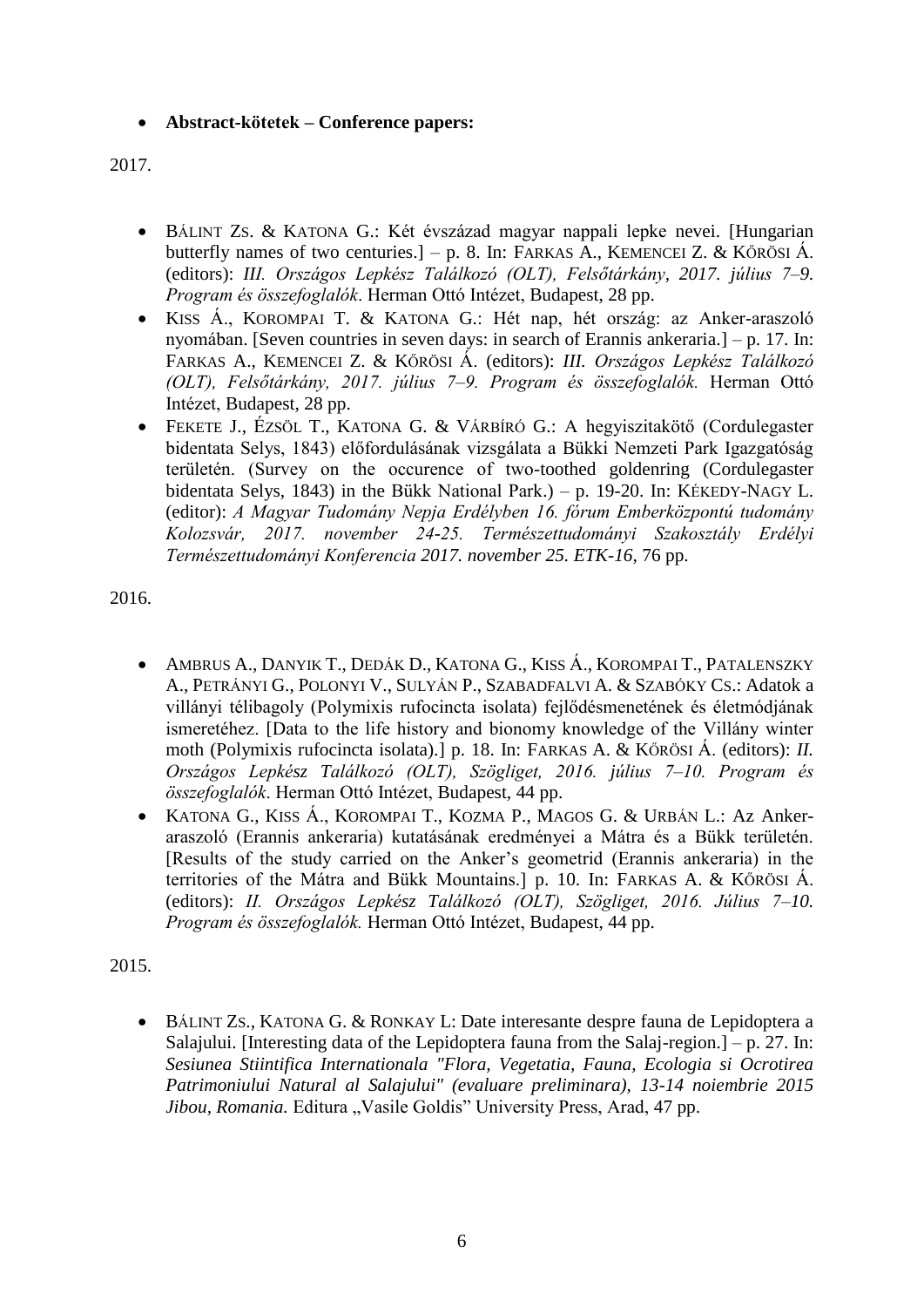KISS Á., KOROMPAI T., KOZMA P., KATONA G., TÓTH J. P. & VARGA Z.: Természetvédelmi szempontból jelentős lepkefajok és fajegyüttesek a Mátra xerotherm tölgyeseiben [Individual species and communities of species in the xeroterm oak forests of Mátra Mountains important for nature conservation.] – p. 125- 126. In: LENGYEL SZ., VARGA K & KOSZTYI B.: *VII. Magyar Természetvédelmi Biológiai Konferencia "Többfrontos természetvédelem: önkéntesek, hivatásos természetvédők és kutatók összefogása természeti értékeink megőrzéséért" Debreceni Egyetem, 2011. november 3–6. Program és abszrakt-kötet*, Magyar Biológiai Társaság, Budapest, 197 pp.

# **Előadások és poszterek – Presentations and posters**

2017.

- BÁLINT ZS. & KATONA G.: Két évszázad magyar nappali lepke nevei. [Hungarian butterfly names of two centuries.] – *III. Országos Lepkész Találkozó (OLT)*, Felsőtárkány, 2017. július 7–9. (Előadás.)
- KISS Á., KOROMPAI T. & KATONA G.: Hét nap, hét ország: az Anker-araszoló nyomában. [Visiting seven countries in seven days in search of Erannis ankeraria.] – *III. Országos Lepkész Találkozó (OLT), Felsőtárkány,* 2017. július 7–9. (Előadás.)
- FEKETE J., ÉZSÖL T., KATONA G. & VÁRBÍRÓ G.: A hegyiszitakötő (Cordulegaster bidentata Selys, 1843) előfordulásának vizsgálata a Bükki Nemzeti Park Igazgatóság területén. [Survey on the occurence of two-toothed goldenring (Cordulegaster bidentata Selys, 1843) in the Bükk National Park.] – *Erdélyi Természettudományi Konferencia (ETK '17)*, Kolozsvár, 2017. november 25. (Poszter.)

2016.

- AMBRUS A., DANYIK T., DEDÁK D., KATONA G., KISS Á., KOROMPAI T., PATALENSZKY A., PETRÁNYI G., POLONYI V., SULYÁN P., SZABADFALVI A. & SZABÓKY CS.: Adatok a villányi télibagoly (Polymixis rufocincta isolata) fejlődésmenetének és életmódjának ismeretéhez. [Data to the life history and bionomy knowledge of the Villány winter moth (Polymixis rufocincta isolata).] – *II. Országos Lepkész Találkozó (OLT),* Szögliget, 2016. július 7–10. (Előadás.)
- KATONA G., KISS Á., KOROMPAI T., KOZMA P., MAGOS G. & URBÁN L.: Az Ankeraraszoló (Erannis ankeraria) kutatásának eredményei a Mátra és a Bükk területén. [Results of the study carried on the Anker's geometrid (Erannis ankeraria) in the territories of the Mátra and Bükk Mountains.] – *II. Országos Lepkész Találkozó (OLT),* Szögliget, 2016. július 7–10. (Előadás.)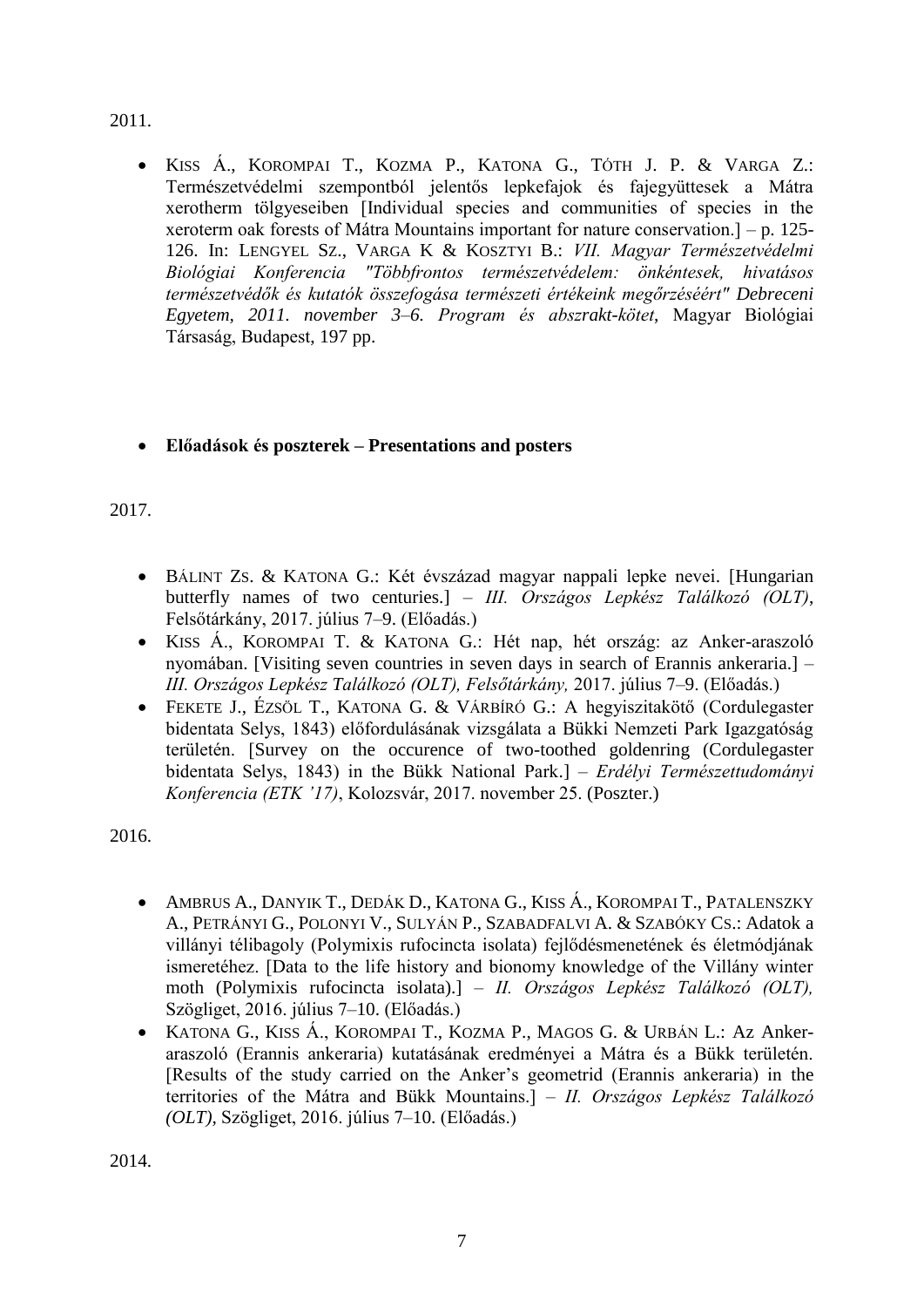• KATONA G.: Szilágyság faunakutatás – 2014. [Fauna research in Sălaj County, 2014.] – *Állattári Karácsony,* Budapest, 2014. december 17. (Előadás.)

2013.

 BÁLINT ZS. & KATONA G.: Száz éve pusztult ki a Melanargia suwarovius nappali lepke hazánkból. [The Melanargia suwarovius butterfly in Hungary, extinct since a hundred years.] – *Magyar Biológiai Társaság, Állattani Szakosztály*, *1010. ülés*, Budapest, 2013. május 8. (Előadás.)

# 2012.

 KATONA G. & BÁLINT ZS.: A Magyar Temészettudományi Múzeum Egyiptomexpedíciója 1957. augusztus 14. – december 14. [The Egypt Expedition of the Hungarian Natural History Museum between 14 August and 14 December 1957.] – *Állattári Karácsony,* Budapest, 2012. december 19. (Előadás.)

### 2011.

 KISS Á., KOROMPAI T., KOZMA P., KATONA G., TÓTH J. P. & VARGA Z.: Természetvédelmi szempontból jelentős lepkefajok és fajegyüttesek a Mátra xerotherm tölgyeseiben [Individual species and communities of species in the xeroterm oak forests of Mátra Mountains important for nature conservation.] – *VII. Magyar Természetvédelmi Biológiai Konferencia (MTBK) "Többfrontos természetvédelem: önkéntesek, hivatásos természetvédők és kutatók összefogása természeti értékeink megőrzéséért"* Debrecen, 2011. november 3–6. (Poszter.)

2006.

 KOROMPAI T. & KATONA G.: Törökországi utazás madarászokkal. [Field trip with birwatchers to Turkey.] – *Magyar Madártani Egyesület 34. sz. Bükki Helyi Csoport Taggyűlés,* Felsőtárkány, (Előadás.)

### **Online média – Online media:**

- KATONA G. & BÁLINT ZS: Egyiptom-expedíció 60 évvel ezelőtt. [Egypt Expedition 60 years ago.] – *Magyar Természettudományi Múzeum Blog*. http://mttmuzeum.blog.hu/2017/12/15/1957\_egypt# [Accessed: 15 December 2017.]
- GUBÁNYI A., ERŐSS Z. & KATONA G: Őserdő Európa közepén. [An ancient forest in the middle of Europe.] – *Magyar Természettudományi Múzeum Blog*. http://mttmuzeum.blog.hu/2017/06/23/oserdo\_europa\_kozepen [Accessed: 01 December 2017.]
- KATONA G. & BÁLINT ZS: A lepkeolló. A hónap műtárgya 2017. augusztus. [The butterfly scissor. The artifact of the month August, 2017.] – *Magyar Természettudományi Múzeum Blog*.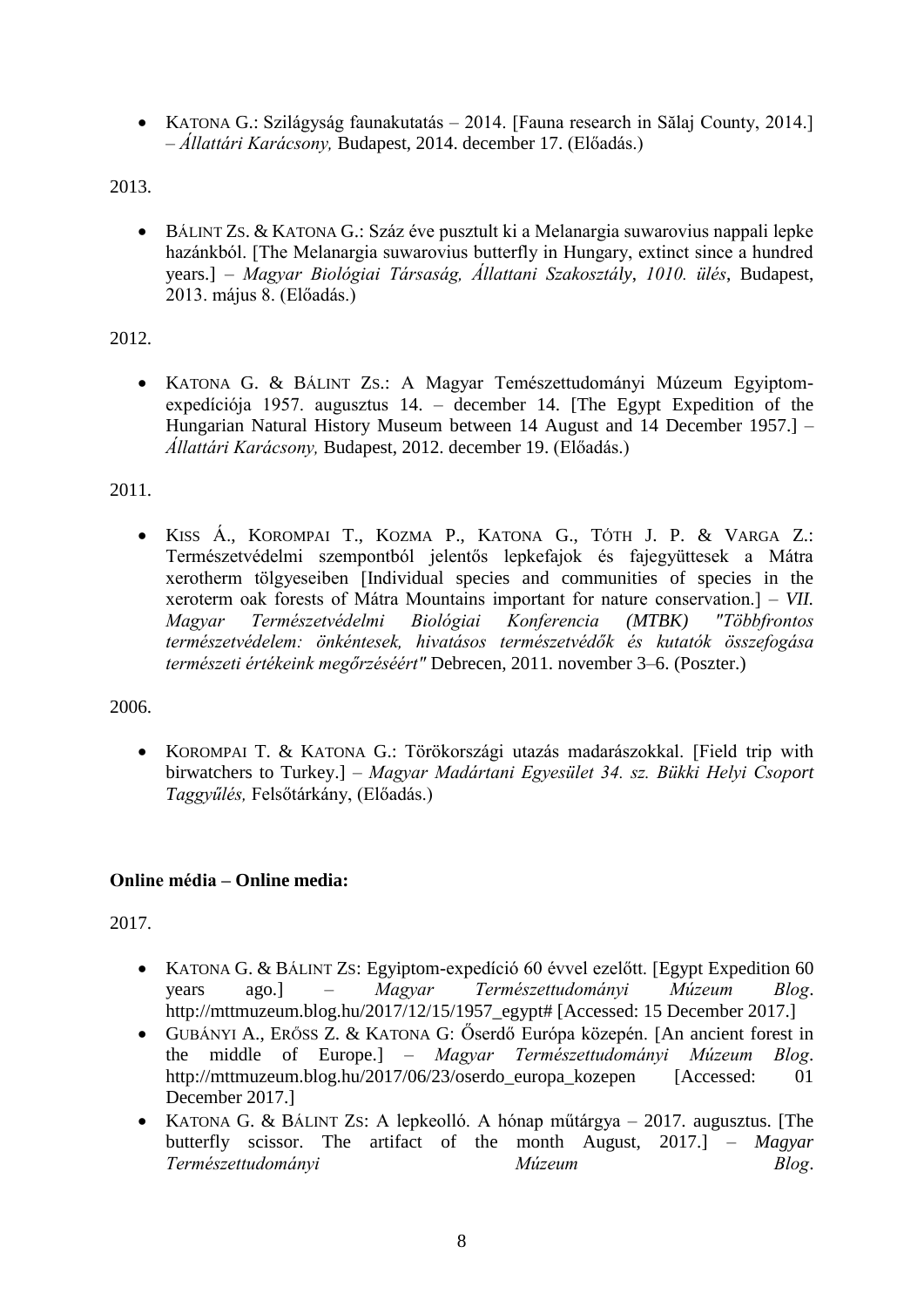http://mttmuzeum.blog.hu/2017/08/14/a\_lepkeollo\_856 [Accessed: 01 December 2017.]

- GUBÁNYI A., KATONA G. & MAKRANCZY GY.: Barangolások a Kárpátok szívében Máramaros hegyei. [Roaming in the Heart of the Carpathians – Mountains of Maramures.] – *Magyar Természettudományi Múzeum Blog*. http://mttmuzeum.blog.hu/2017/08/28/maramaros\_759 [Accessed: 01 December 2017.]
- KATONA G: Lepkés életművek online. [Lepidopterology works online.] *Lepkés könyvek.* http://lepkeskonyvek.blog.hu/2017/10/03/researchgate [Accessed: 01 December 2017.]
- BÁLINT ZS. & KATONA G.: Dr. Ferencz Károly lepkéi. [The butterflies and moths of Dr. Károly Ferencz.] – *Lepkés könyvek.* http://lepkeskonyvek.blog.hu/2017/04/12/ferencz\_karoly [Accessed: 01 December 2017.]
- BÁLINT ZS. & KATONA G.: A magyar lepkészet kezdeteinél: a mehádiai nyelvemlék. [The beginnings of Hungarian lepidopterology: the early language souvenir from Mehadia.]– *Lepkés könyvek.* http://lepkeskonyvek.blog.hu/2017/03/30/mehadia [Accessed: 01 December 2017.]
- KATONA G. & BÁLINT ZS: Őrségben. [In the Őrség region.] *Lepkés könyvek.* http://lepkeskonyvek.blog.hu/2017/03/03/orsegben\_264 [Accessed: 01 December 2017.]

- BÁLINT ZS. & KATONA G.: A világ legnagyobb pillangója: Alexandra-királyné csillangó. [The larges butterfly of the world: The Queen Alexandra Birdwing.] – *Lepkés könyvek.* http://lepkeskonyvek.blog.hu/2016/12/24/alexandra\_birdwing [Accessed: 25 December 2016.]
- KATONA G. & BÁLINT ZS.: Legyen a 2017-es év rovara a Fecskefarkú pillangó! [Let the swallowtail butterfly be the insect of the year!] – *Lepkés könyvek.* http://lepkeskonyvek.blog.hu/2016/11/17/legyen\_az\_ev\_rovara\_a\_fecskefarku\_pillang o [Accessed: 21 December 2016.]
- BÁLINT ZS. & KATONA G.: Pávaszem szöglenc: változnak az idők. [The peacock: times are changing.] – *Lepkés könyvek.* http://lepkeskonyvek.blog.hu/2016/03/22/inachis\_io [Accessed: 21 December 2016.]
- BÁLINT ZS. & KATONA G.: A svájci lepkelista. [The Swiss list of Lepidoptera.] *Lepkés könyvek*. http://lepkeskonyvek.blog.hu/2016/01/27/checklist\_schweiz [Accessed: 21 December 2016.]
- BÁLINT ZS. & KATONA G.: Magyar nappalilepke-névtár. [Collection of the hungarian butterfly names.] – *Lepkés könyvek*. http://lepkeskonyvek.blog.hu/2016/12/03/magyar\_nappalilepke\_nevtar [Accessed: 21 December 2016.]
- KATONA G., GUBÁNYI A., ERŐSS Z. P. & KENÉZ A: Tű a szénakazalban. Szilágyságproject újratöltve. [Needle in a haystack. Working in the Salaj County project again.] – *Magyar Természettudományi Múzeum Blog*. http://mttmuzeum.blog.hu/2016/06/22/mastus\_sp [Accessed: 21 December 2016.]
- BÁLINT ZS. & KATONA G.: Látogatás Nabokovnál költészet és lepkészet. [A visit to Nabokov – poetry and lepidopterology.] – *Magyar Természettudományi Múzeum Blog*.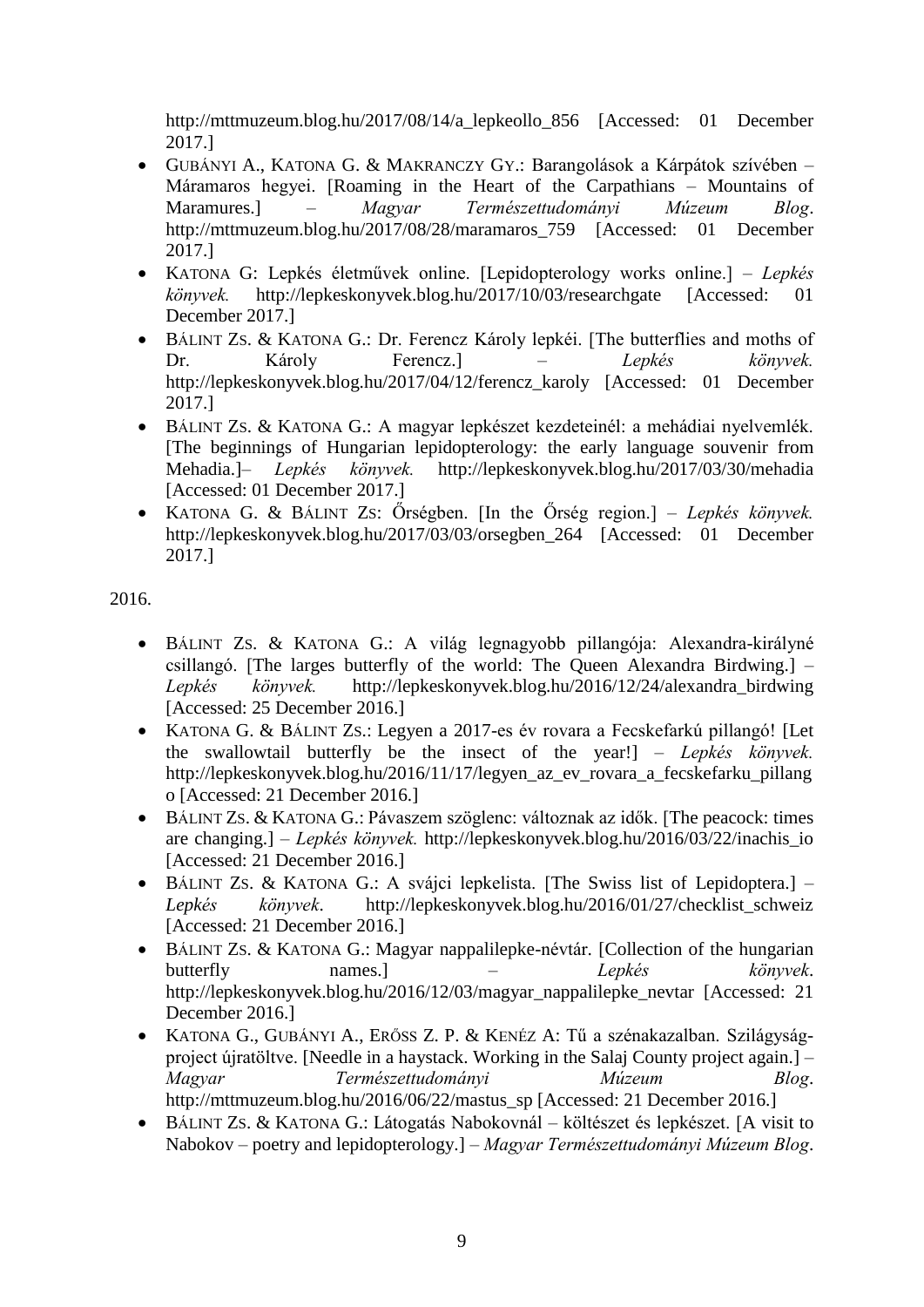http://mttmuzeum.blog.hu/2016/04/11/latogatas\_nabokovnal\_kolteszet\_es\_lepkeszet [Accessed: 21 December 2016.]

- BÁLINT ZS. & KATONA G.: Fecskefarkú lepke (Papilio machaon). [The Swallowtail (Papilio machaon).] In: Mi legyen az év rovara 2017-ben? Szavazz! [Which species should be the insect of the year in 2017? Vote!] – *Magyar Természettudományi Múzeum Blog*. http://mttmuzeum.blog.hu/2016/11/17/mi\_legyen\_az\_ev\_rovara\_2017 ben [Accessed: 18 December 2017.]
- BÁLINT ZS. & KATONA G.: Fecskefarkú lepke (Papilio machaon). [The Swallowtail (Papilio machaon).] In: Mi legyen az év rovara 2017-ben? [Which species should be the insect of the year in 2017?] – *Magyar Rovartani társaság.* https://www.rovartani.hu/ev-rovara/2017-jeloltek/ [Accessed: 18 December 2017.]
- BÁLINT ZS. & KATONA G.: Fecskefarkú lepke (Papilio machaon). [The Swallowtail (Papilio machaon).] In: A 2017-es év rovarára is szavazhatunk – Fecskefarkú lepke, óriás-énekeskabóca vagy nagy szarvasbogár. [We can vote to the Insect of the year in 2017: The Swallowtail, the red cicada or the stag beetle?] – *Erdei Programok.* http://erdeiprogramok.hu/2016/11/18/a-2017-es-ev-rovarara-is-szavazhatunkfecskefarku-lepke-orias-enekeskaboca-vagy-nagy-szarvasbogar/ [Accessed: 03 January 2018.]
- BÁLINT ZS. & KATONA G.: Fecskefarkú lepke (Papilio machaon). [The Swallowtail (Papilio machaon).] In: Mi legyen az év rovara 2017-ben? Szavazz! [Which species should be the insect of the year in 2017? Vote!] – *Haziallat.hu.* http://www.haziallat.hu/ace-ventura/allat-es-ember/ev-rovara-2017-fecskefarku-lepkekaboca-szarvasbogar/5932/ [Accessed: 03 January 2018.]
- BÁLINT ZS. & KATONA G.: Költészet és lepkészet. [Poetry and lepidopterology.] *Magyar múzeumok*. https://archiv.magyarmuzeumok.hu/targy/3192\_kolteszet\_es\_lepkeszet\_ [Accessed: 01 June 2018.]

### 2015

- BÁLINT ZS. & KATONA G.: Emich Gusztáv, a nemcsak kis lepkegyűjtő. [Gusztáv Emich: not only a little lepidopterist.] – *Lepkés könyvek.* http://lepkeskonyvek.blog.hu/2015/12/23/emich\_gusztav [Accessed: 23 December 2015.]
- BÁLINT ZS. & KATONA G.: A hazafias Apollólepke-rajongó: Dr. Kertész Aba. [The patriot enthusiast of Apollo butterflies: Dr. Aba Kertész.] – *Lepkés könyvek.* http://lepkeskonyvek.blog.hu/2015/09/15/kertesz\_aba [Accessed: 04 December 2015.]
- BÁLINT ZS. & KATONA G.: A blog elszáll… [The blog flies away…] *Lepkés könyvek.* http://lepkeskonyvek.blog.hu/2015/08/08/blogbook [Accessed: 04 December 2015.]
- BÁLINT ZS. & KATONA G.: A hadifogságba esett Katona: Kittenberger Kálmán, a lepkész. [The prisoner of war Katona: Kálmán Kittenberger the lepidopterist.] *– Lepkés könyvek.* http://lepkeskonyvek.blog.hu/2015/06/25/kittenberger\_kalman [Accessed: 04 December 2015.]
- BÁLINT ZS. & KATONA G.: Egy fellelt kézirat kapcsán: meghívó a lepkészet klasszikusaihoz. [An old manuscript found: invitation to the classics of lepidopterology.] – *Lepkés könyvek.* http://lepkeskonyvek.blog.hu/2015/04/29/albert\_kindermann [Accessed: 04 December 2015.]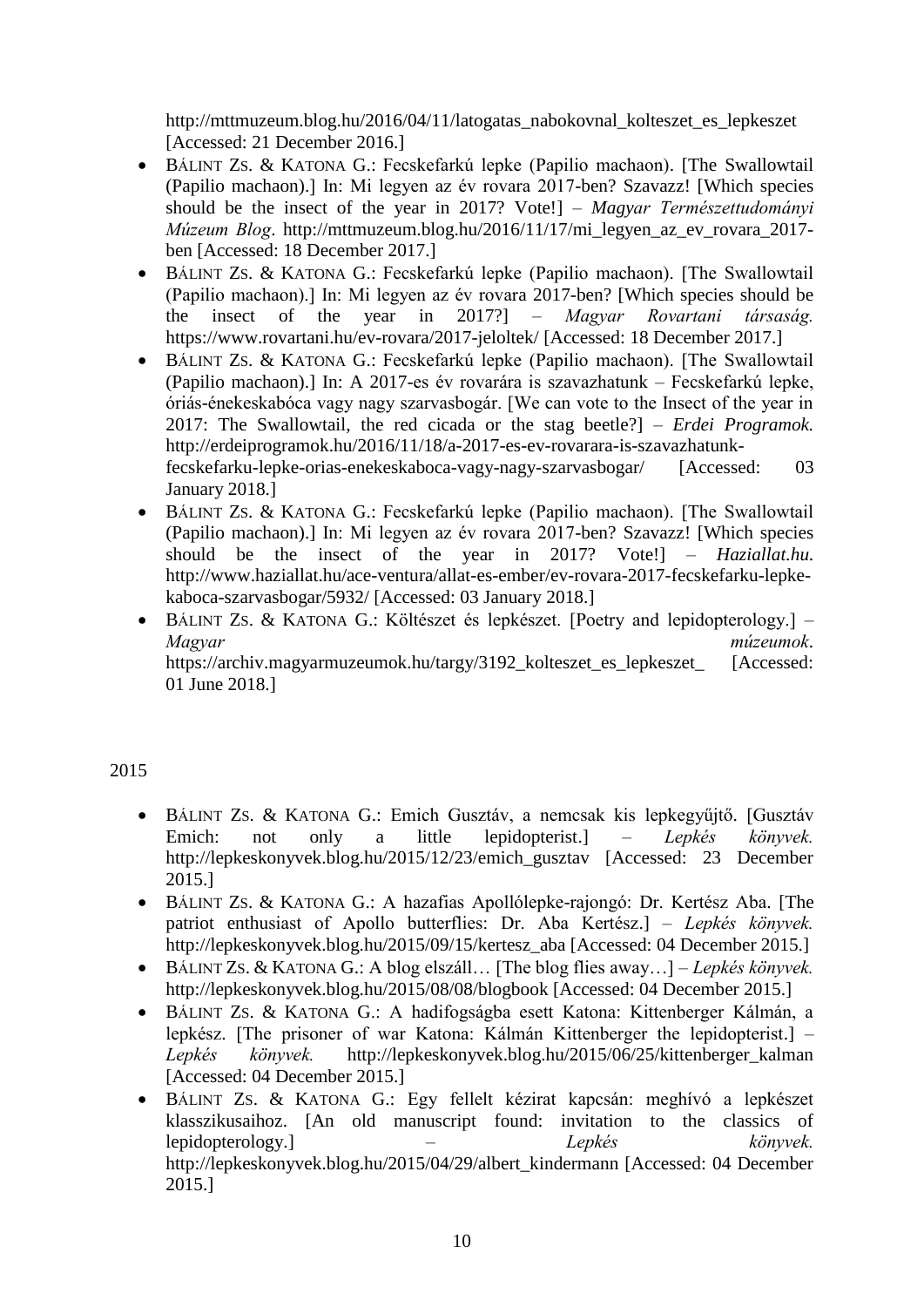- BÁLINT ZS. & KATONA G.: A festő egyik lepkéje. [One of the butterflies of the painter.] – *Lepkés könyvek.* http://lepkeskonyvek.blog.hu/2015/02/27/ilosvai\_varga\_istvan [Accessed: 04 December 2015.]
- KATONA G.: Lepkével a parlagfű ellen. [Against ragweed with a moth.] *Lepkés könyvek.* http://lepkeskonyvek.blog.hu/2015/08/04/parlagfuves [Accessed: 04 December 2015.]
- KATONA G.: Sztálin-gaz és parlagfűnaplász. [Stalin weed and ragweed moth.] *Magyar Természettudományi Múzeum Blog*. http://mttmuzeum.blog.hu/2015/08/04/lepkevel a parlagfu ellen [Accessed: 04 December 2015.]
- KATONA G.: Hódles Budapesten. [Looking for beavers in Budapest.] *Magyar Természettudományi Múzeum Blog*. http://mttmuzeum.blog.hu/2015/07/07/hod\_urfi [Accessed: 04 December 2015.]

- BÁLINT ZS. & KATONA G.: A lepkekirály. [The butterfly king.] *– Lepkés könyvek.*  http://lepkeskonyvek.blog.hu/2014/11/06/lepkekiraly [Accessed: 06 November 2014.]
- KATONA G.: "Az Abafi". ["The Abafi".] *– Lepkés könyvek.*  http://lepkeskonyvek.blog.hu/2014/10/14/\_az\_abafi [Accessed: 14 October 2014.]
- BÁLINT ZS. & KATONA G.: A lepkészet története Romániában. [The history of lepidopterology in Roumania.] *– Lepkés könyvek.*  http://lepkeskonyvek.blog.hu/2014/10/08/a\_lepkeszet\_tortenete\_romaniaban [Accessed: 08 October 2014.]
- BÁLINT ZS. & KATONA G.: Nevek, példányok, és típusok Hreblay Márton élete (1963–2000) a Noctuidae lepkecsalád kutatásáért. [A life for Noctuidae – The Owlet Moths of Márton Hreblay (1963–2000): Names, specimens and types.] *– Lepkés könyvek.* http://lepkeskonyvek.blog.hu/2014/09/03/hreblay\_marton\_noctuidae\_book [Accessed: 03 September 2014.]
- BÁLINT ZS. & KATONA G.: Gergely István, a kertész-lepkész. [István Gergely, the horticulturist-lepidopterist.] *– Lepkés könyvek.*  http://lepkeskonyvek.blog.hu/2014/07/02/gergely\_istvan\_kertesz\_lepkesz [Accessed: 02 July 2014.]
- BÁLINT ZS. & KATONA G.: Kétszáz éve született Metelka Ferenc. [The bicentenary of Ferenc Metelka.] *– Lepkés könyvek.*  http://lepkeskonyvek.blog.hu/2014/05/06/metelka\_ferenc [Accessed: 06 May 2014.]
- BÁLINT ZS. & KATONA G.: Herman Ottó szitkárja. [The clearwing of Otto Herman.] *– Lepkés könyvek.* http://lepkeskonyvek.blog.hu/2014/02/18/herman\_otto\_szitkarja [Accessed: 18 February 2014.]
- BÁLINT ZS., KATONA G. & GYÖRGY Z.: "Túlélők" a szabadságharc lepkéi. ["Survivals" – Butterflies of the uprise.] *– A Magyar Természettudományi Múzeum blogja.* http://mttmuzeum.blog.hu/2014/10/23/koy\_973 [Accessed: 23 October 2014.]
- BÁLINT ZS. & KATONA G.: Új könyv jelent meg! A life for Noctuidae The Owlet Moths of Márton Hreblay (1963–2000). [New book has been published! A life for Noctuidae – The Owlet Moths of Márton Hreblay (1963–2000).] *– A Magyar Természettudományi Múzeum blogja.*  http://mttmuzeum.blog.hu/2014/09/03/uj\_konyv\_jelent\_meg\_a\_life\_for\_noctuidae\_th e\_owlet\_moths\_of\_marton\_hreblay\_1963 [Accessed: 03 September 2014.]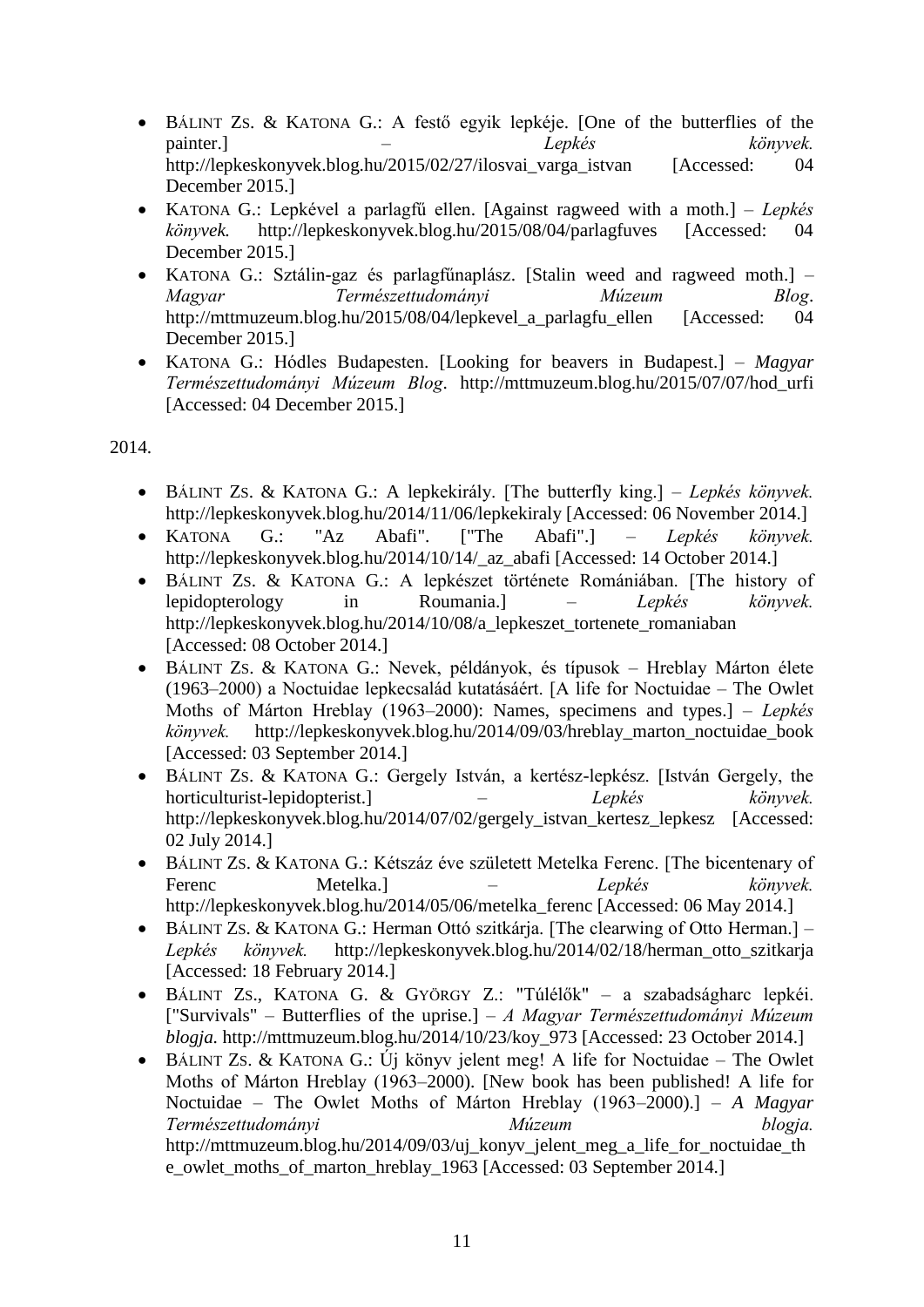- BÁLINT ZS. & KATONA G.: Kétszáz éve született Metelka Ferenc. [The bicentenary of Ferenc Metelka.] *– A Magyar Természettudományi Múzeum blogja.*  http://mttmuzeum.blog.hu/2014/06/16/ketszaz\_eve\_szuletett\_metelka\_ferenc [Accessed: 16 June 2014.]
- BÁLINT ZS. & KATONA G.: A Lepkegyűjtemény gyarapodása a 2013-as esztendőben. [The growth of the Lepidoptera collection in the year  $2013.$ ] – *A Magyar Természettudományi Múzeum blogja.*  http://mttmuzeum.blog.hu/2014/02/02/a\_lepkegyujtemeny\_gyarapodasa\_a\_2013 as\_esztendoben [Accessed: 02 February 2014.]
- BÁLINT ZS. & KATONA G.: Lepkeírások. [Lepwritings.] *Magyarország nagylepkéi Macrolepidoptera.* http://macrolepidoptera.hu/cikk/Balint-Zsolt-Katona-Gergely-Lepkeirasok/85 [Accessed: 01 June 2018.]
- BÁLINT ZS. & KATONA G.: Dr. Bezsilla Borbála, 2014: A lepkék szerelmese. [Dr. Borbála Bezsilla, 2014: The lover of butterflies.] – *Magyarország nagylepkéi Macrolepidoptera.* http://macrolepidoptera.hu/cikk/Dr-Bezsilla-Borbala-2014-Alepkek-szerelmese-/85 [Accessed: 01 June 2018.]

- KATONA G.: A lepkeolló. [The butterfly scissor.] *Lepkés könyvek*: http://lepkeskonyvek.blog.hu/2013/04/17/a\_lepkeollo [Accessed: 17 April 2013.]
- BÁLINT ZS. & KATONA G.: "Laci" és kollégái expedíciója Afrikában. [The African expedition of Laci and his colleagues.] – *Lepkés könyvek*: http://lepkeskonyvek.blog.hu/2013/01/08/laci\_es\_kollegai\_afrikaban [Accessed: 08 January 2013.]
- BÁLINT ZS. & KATONA G.: A Magyar Természettudományi Múzeumban őrzött rovarok koreai típusanyagai. [Type specimens of Korean insects housed in the Hungarian Natural History Museum.] – *Lepkés könyvek*: http://lepkeskonyvek.blog.hu/2013/09/20/a\_magyar\_termeszettudomanyi\_muzeumban \_orzott\_rovarok\_koreai\_tipusanyagai [Accessed: 20 September 2013.]
- BÁLINT ZS. & KATONA G.: Kovács Lajos, a legendás magyar lepkész. [Lajos Kovács, the legendary Hungarian lepidopterist.] – *Lepkés könyvek*: http://lepkeskonyvek.blog.hu/2013/11/15/fraszkarika kovacs [Accessed: 15 November 2013.]

- $\bullet$  BÁLINT ZS. & KATONA G.: X úr = Schmidt Antal, állattári igazgató. [Mr X = Antal] Schmidt, head of the Zoological Department.] – *Lepkés könyvek.* http://lepkeskonyvek.blog.hu/2012/12/05/x-ur\_schmidt\_antal [Accessed: 05 December 2012.]
- KATONA G.: Lepkészet száz évvel ezelőtt… [Lepidopterology one hundred years ago…] – *Lepkés könyvek.* http://lepkeskonyvek.blog.hu/2012/09/18/lepkeszet\_szaz\_evvel\_ezelott [Accessed: 18 September 2012.]
- BÁLINT ZS. & KATONA G.: Szlabey Ernő lepkegyűjteménye: Intés a lepkegyűjtőkhöz. [The Lepidoptera collection of Ernő Szlabey: A warning to the collectors.] – *Lepkés*